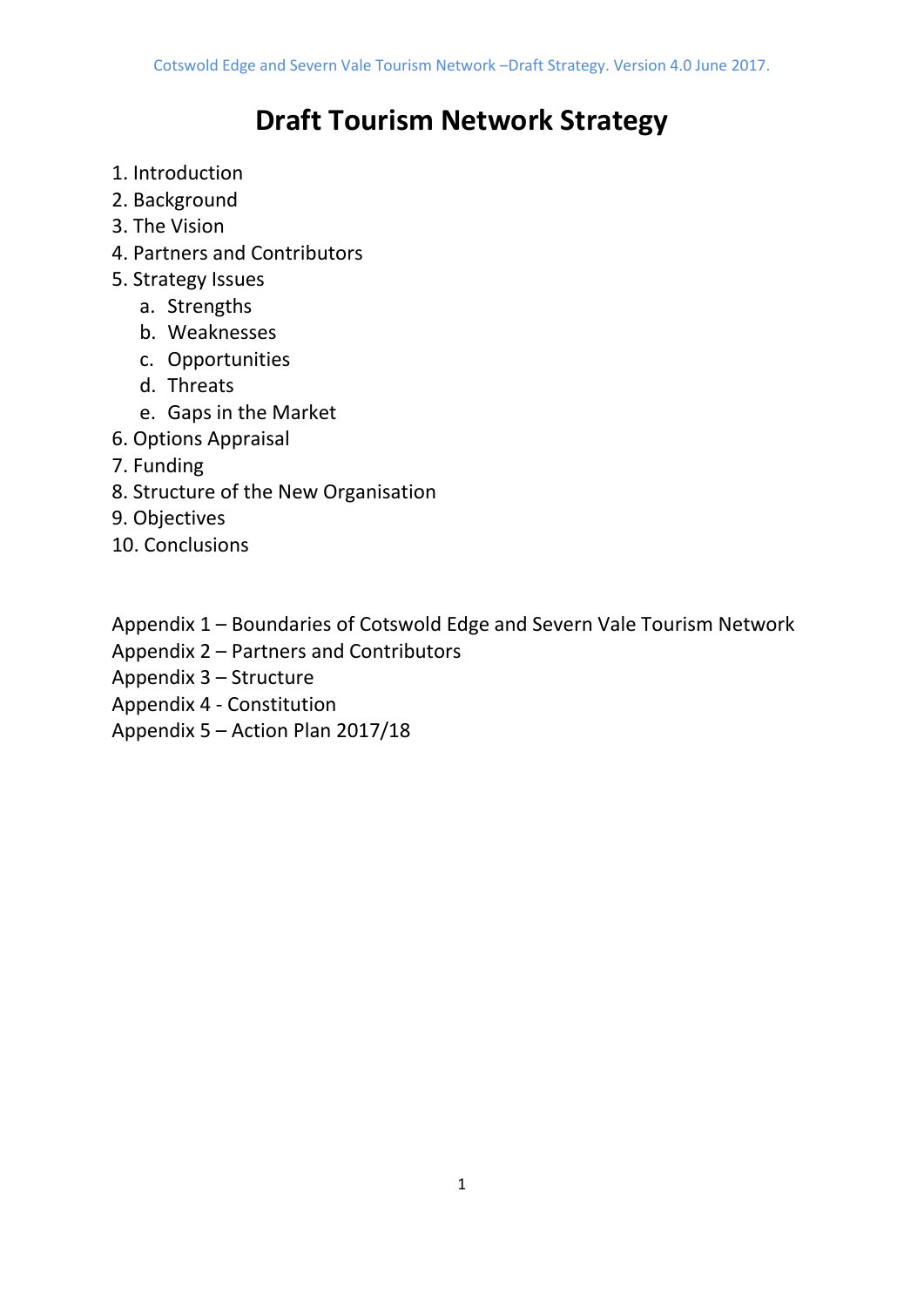# **1. INTRODUCTION**

1.1 From a tourism perspective, Gloucestershire splits into three areas:

- Major part of the Cotswolds;
- The Royal Forest of Dean; and
- The Cotswold Edge and Severn Vale;

with a total population of 565,000.

1.2 The importance of tourism to Gloucestershire from an economic, export, and an employment perspective is considerable. Tourism remains vital to the economy of Gloucestershire.

1.3 Each year the county welcomes in excess of 16 million visitors contributing over £1 billion to the local economy. A recent study estimates that there are 1,070 tourism businesses in the Cotswolds Area of Outstanding Natural Beauty (AONB), representing 11.3% of the total number of businesses in the area, and employing 6,720 people (12.3% of total employment in the AONB).

1.4 Tourism contributes directly to local economic growth by increasing spend in the County by domestic and overseas visitors (foreign exchange) and contributes indirectly to local economic growth by improving the exposure and awareness of Gloucestershire in overseas markets and so helps support export.

1.5 This is especially true of The Cotswolds, with its powerful international brand recognition as a tourism destination.



1.6 The Cotswolds region runs

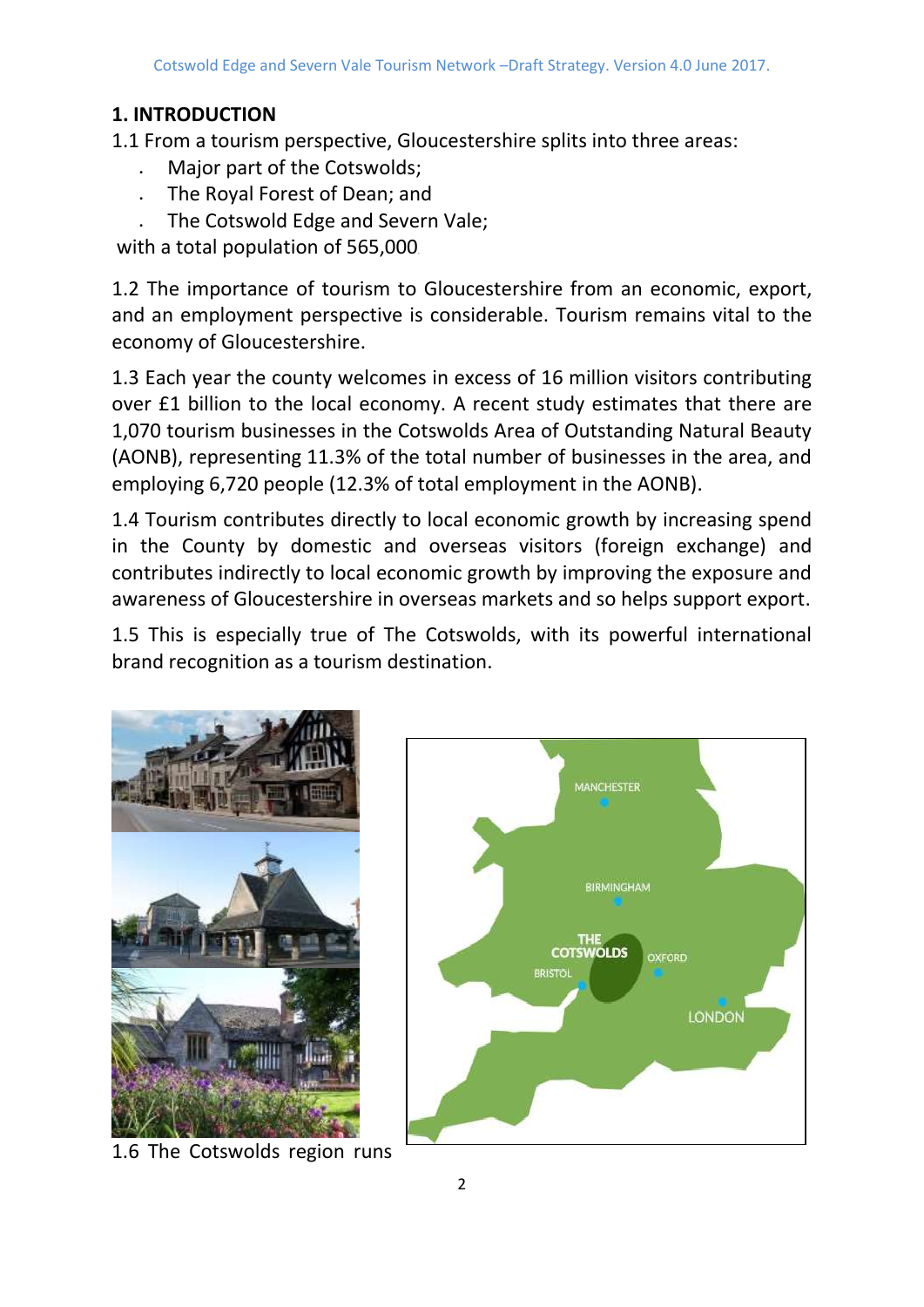through five counties – Gloucestershire, Oxfordshire, Warwickshire, Wiltshire and Worcestershire.

# **2. BACKGROUND**

2.1 The tourism industry in the south west of the County of Gloucestershire is fragmented and uncoordinated.

2.2 Whilst geographically the area is already within the Cotswold Destination Management Organisation footprint (see map on page 2 above), it has traditionally experienced a poor secondary place in the shadow of the more easily marketable parts of the Cotswolds Area of Outstanding Natural Beauty (AONB).

2.2 In order to develop a co-ordinated local identity and a marketable product, different to the Cotswolds and unique in its particular offering, it is proposed to launch this strategy to create a solid platform for local businesses and service providers to build on, until it reaches a critical mass, at which point it will become self supporting.

2.3 Without this initiative the local area will continue to function as a disparate collection of unrelated initiatives, unable to grow towards a sustainable future.

2.4 This project will create a focus based on the uniqueness of the coastal fringe and its long history, heritage and natural resources. There are no current plans for addressing these issues at District or County level, due in the main to the continuing decline of the traditional public sector drivers and the focus on large towns and cities within the region.

2.5 The principles of localism have spawned what in effect is a very local response to an ongoing downward spiral in economic activity in a predominantly rural area.

# **3. THE VISION**

3.1 This strategy is an initiative to stimulate and demonstrate that a joined up approach will increase the viability and potential for new and existing tourism initiatives in the locale and boost the local economy.

3.2 It is partly demonstration and partly developing original infrastructure to fill the existing void.

3.3 Our aims are to:

- Provide a focus for all tourism related organisations in the defined area (see Appendix 1);
- Create a specific marketable product for the area with joined up support and reach to new markets;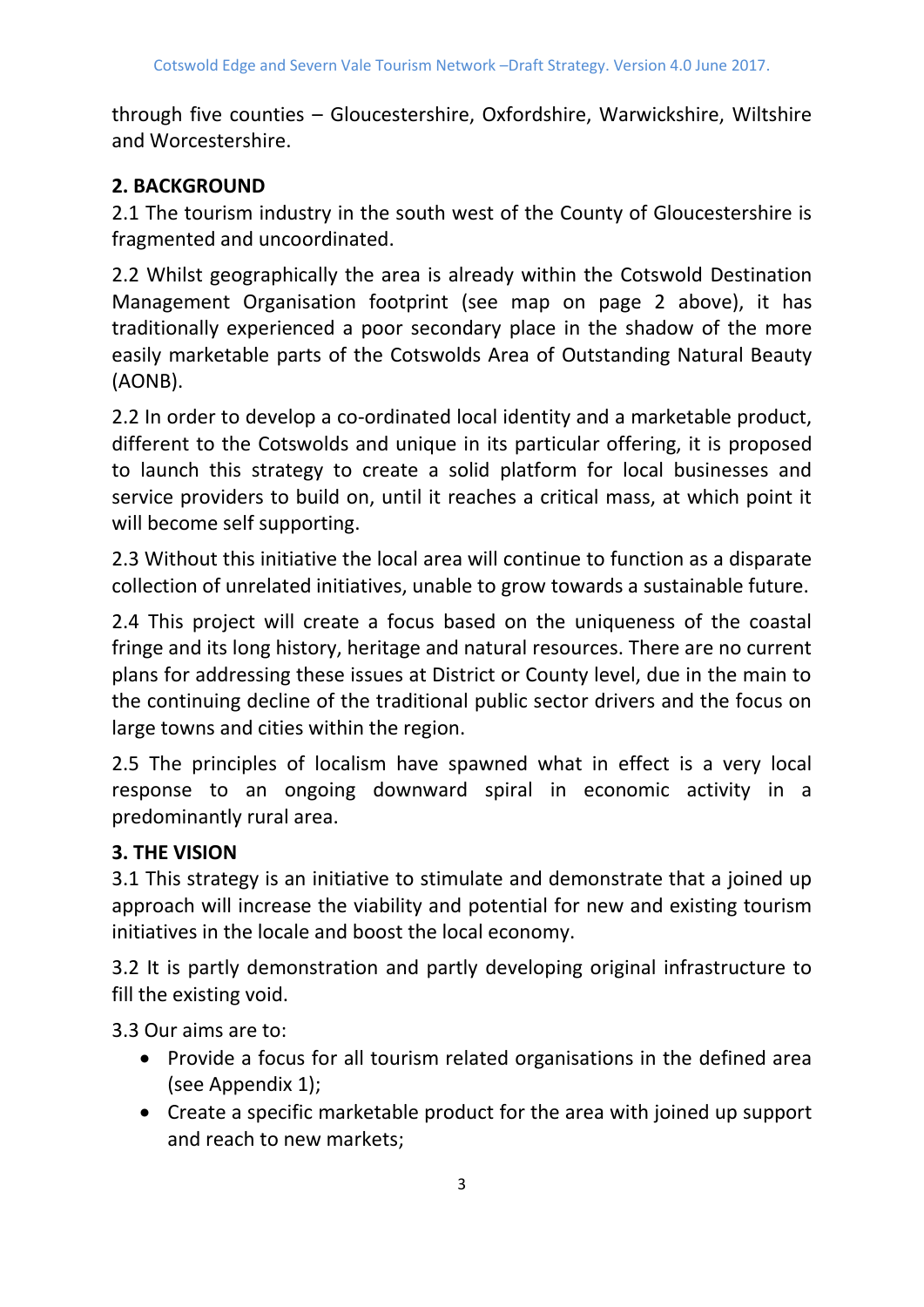• Broaden the range of opportunities for tourist businesses to attract more visitors to the area and extend both the visitor season and the category of visitor (with special focus on export potential of incoming foreign currency).

# **4. PARTNERS AND CONTRIBUTORS**

4.1 Both locally and nationally there are a number of private, commercial and public organisations already providing support to tourism businesses, each with their own distinct roles and functions. These are described in more detail at Appendix 2

4.2 In reality therefore, much information is already accessible for local tourism support and promotion. However, as rehearsed in Chapter 2 above, the exposure is broadbrush and creates very limited information on the smaller attractions and businesses in the south west of the County of Gloucestershire.

4.3 The question arises as to whether it would be more cost effective to simply boost the amount of relevant local input to existing promotional entities or create a new and visible presence for a south west Gloucestershire area?

# **5. STRATEGY ISSUES**

5.1 In approaching the development of a strategy for a new tourism organisation for south west Gloucestershire it is important to understand the characteristics of the proposed partnership in relation to its markets and "customers".

5.2 The SWOT analysis below is presented to evaluate the potential for success. The Cotswold Edge and Severn Vale area is characterised by: (a) Strengths

- Close to Cotswold AONB
- Close to Cotswold Way
- Easily accessible from M5/M4
- Bristol Airport 28 miles, Bristol Temple Meads Rail Station 19 Miles, Gloucester Rail Station 26 Miles, Cam & Dursley Rail Station within area
- Steeped in history
- Significant existing visitor attractions

(b) Weaknesses

- No visitor information centres west of Cotswold escarpment
- Fragmented and uncoordinated "offering"
- Lacks focus
- Low level online presence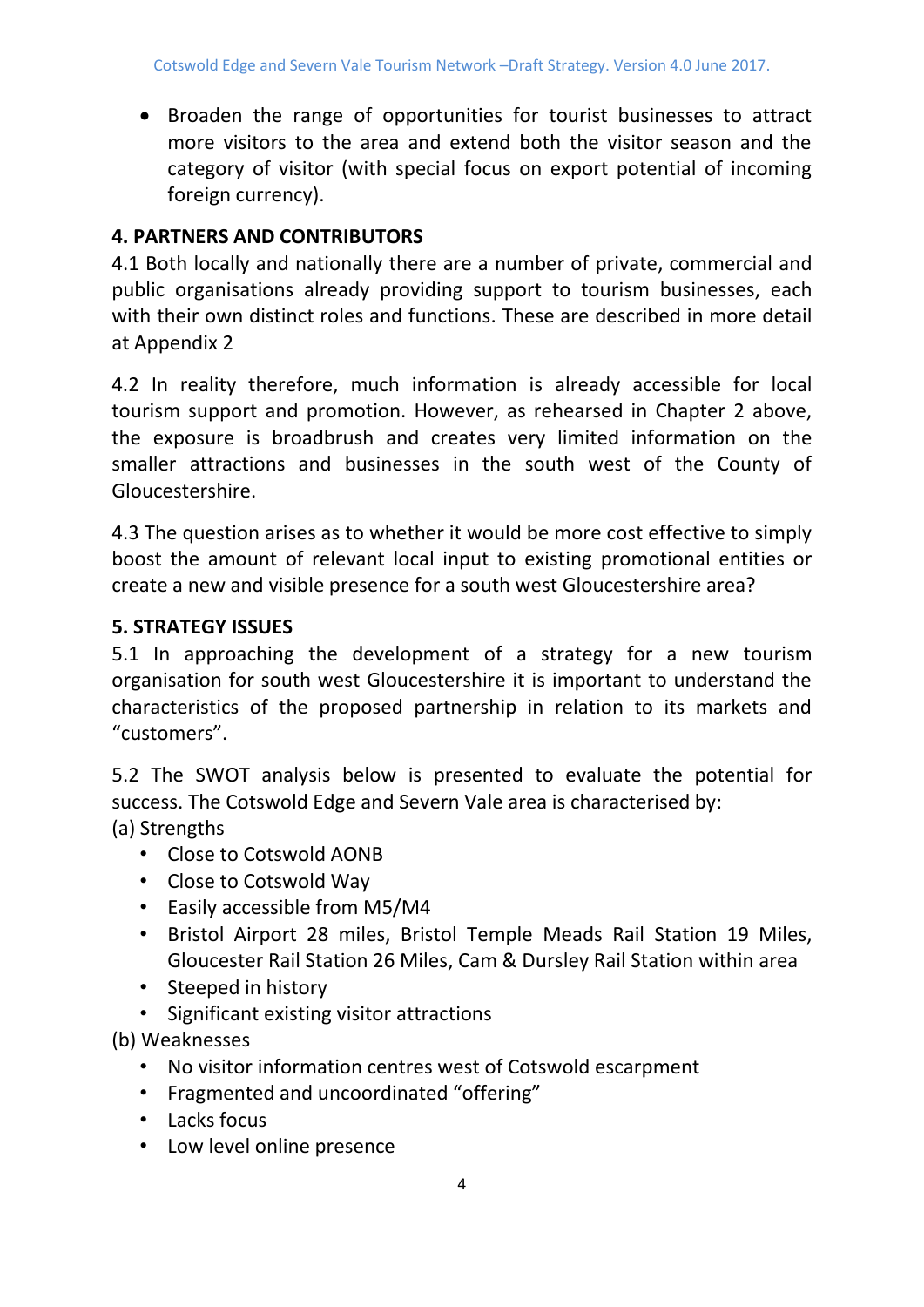- Perceived dearth of "support" businesses
- Poor visitor transport links

(c) Opportunities

- Untapped heritage: *Industrial archaeology of the Valleys Sharpness docks and canals Heritage steam railway*
- Untapped history:
	- *Town walks Historic buildings and churches Architecture Walking along the Cotswold Way*
- Unique landscape of coastal fringe
- (d) Threats
	- Lack of joined up approach
	- Failure to recognise need for collaboration and coordination
	- Lack of single voice in lobbying local authorities and funding bodies
	- Lack of expertise in planning, marketing and funding applications

(e) Gaps in the market

- Themed heritage tours: *Industrial archaeology/ heritage Architecture of the industrial revolution*
- Integrated transport: *Circular bus routes to join up Cam & Dursley Rail Station Hop on hop off buses*
- Gourmet food trail *Micro brewers and real ale pubs Local produce (cheese, wine, ale, cider).*

5.3 This is by no means an exhaustive review and really only provides a template for further development.

# **6. OPTIONS APPRAISAL**

6.1 The way forward offers several potential options to reach the goals set out at Chapter 3 on page 3 above. Considering the direction of travel to reach those goals leads to three potential courses of action:

(i) Establish a new, full blown tourism organisation, dedicated to promotion of the south west Gloucestershire destination and break away from *Cotswolds Tourism*;

(ii) Form an "association" to act as a forum for local businesses and organisations, within the defined area, to work together to improve and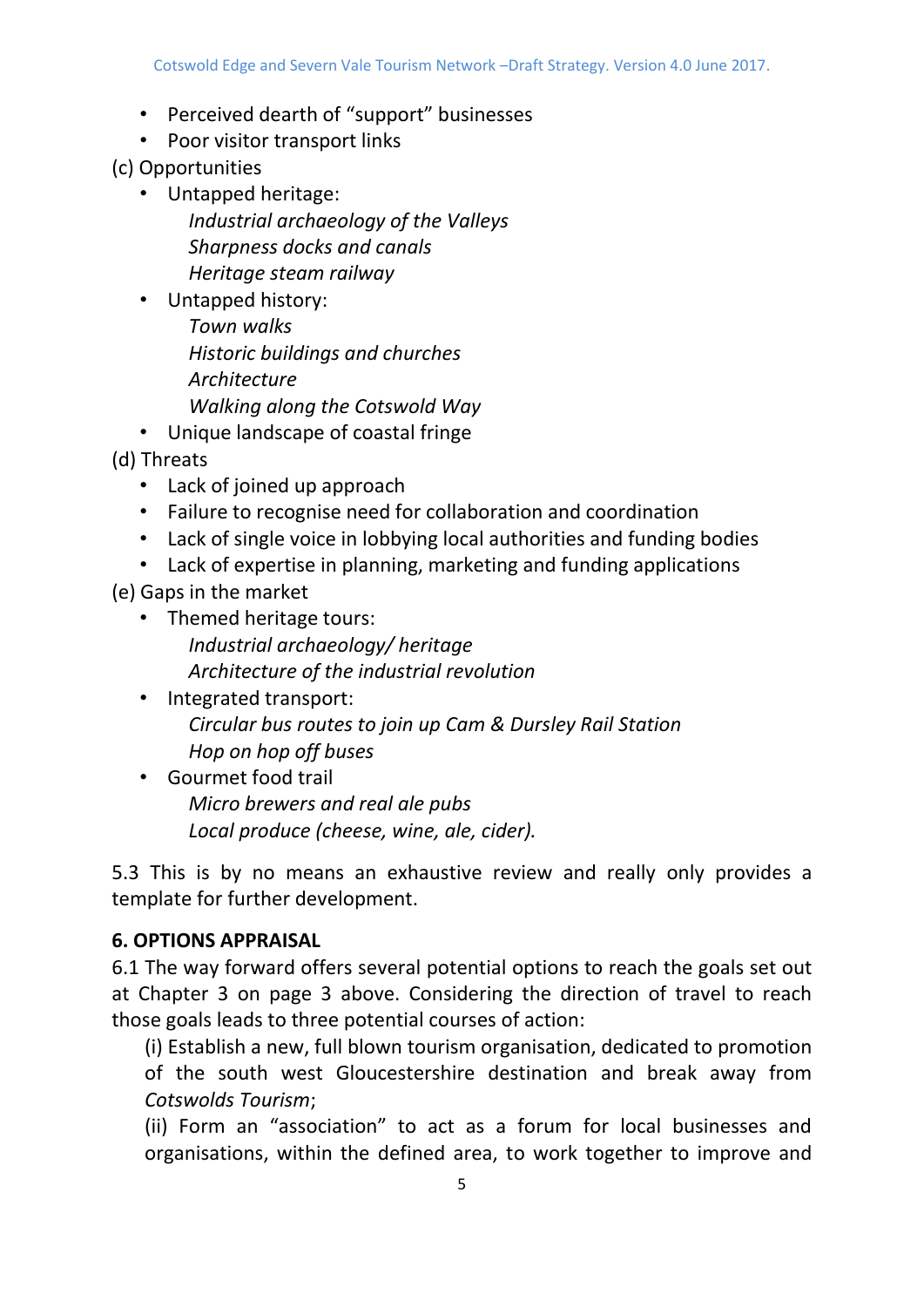co-ordinate activities and use the existing mechanisms of *Cotswolds Tourism*, established partners and other contributors described in Chapter 4 above to deliver the marketing messages and promote the "new" product;

(iii) Continue with the status quo and lobby the decision makers to provide a greater focus on the south west Gloucestershire area.

6.2 At first sight it would appear that **option 1** would be the most obvious course of action to achieve the objective of putting south west Gloucestershire firmly on the tourist map but the likely costs of setting up and maintaining an efficient and effective structure to deliver are likely to be prohibitive given the burden on a relatively small number and size of businesses in the area. There is also the time lag to be factored in for recruiting and training in-house staff and to establish connections, contracts, partnerships and collaborations. The question also arises as to whether established subscribers to *Cotswolds Tourism* would be prepared to take the risk of moving to a new, as yet untried organisation.

**6.3 Option 2** has the advantage of utilising a fully developed and functional system which already operates globally, nationally and locally and would be operational immediately. Extra costs of establishing a new and more local layer of activity would have to be borne by the partners within the area, including those who are already subscribing members of *Cotswolds Tourism*. This would be fairly minor, given the access to free meeting space enjoyed at present based on the goodwill of participating organisations. It would be naïve to assume that the current no cost administrative support provided by Dursley Town Council could continue indefinitely and this would therefore be the first draw on any funds raised.

6.4 The amount of voluntary effort required to deliver a more integrated approach should not be underestimated and would need to be guaranteed for at least two years to set up the necessary mechanisms for collaboration locally. The likelihood that **option 3** would improve the current situation is very low given the current financial climate and competing demands from established businesses and organisations already operating in the core tourism markets. However, it is the low cost approach but would still demand a degree of unity to deliver a "one voice" message to the organisations we wish to influence and is also likely to be a long drawn out process.

# **7. FUNDING**

7.1 No matter which option is pursued there will be a need to find and maintain sources of income. *Cotswold Tourism* is sustained by subscription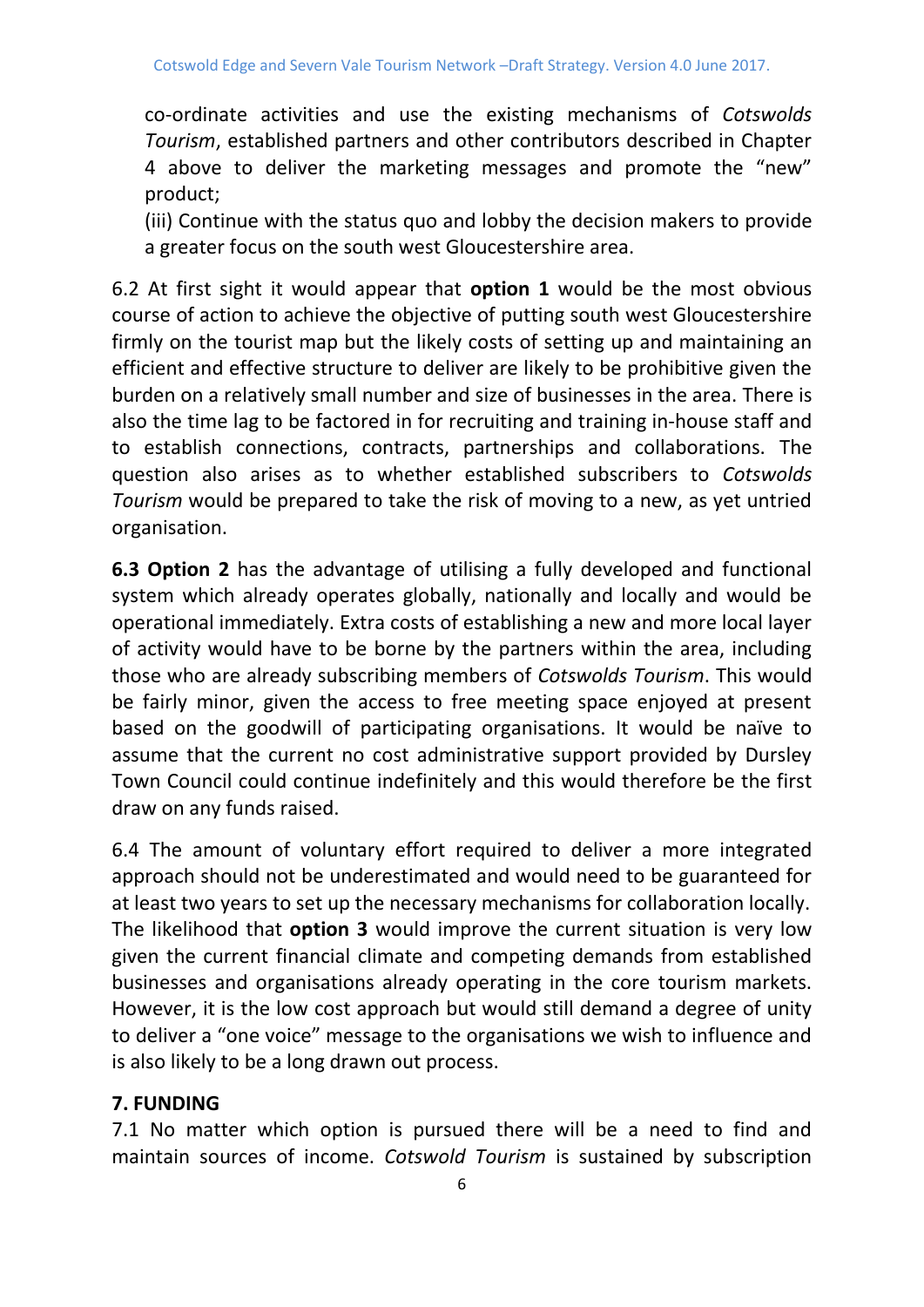from individual businesses and local authority partners. For example, subscription rates for businesses start at £240 for basic membership through to £1200 for platinum membership with intermediate grades.

7.2 Some of the local councils will also provide support from Jobs and Growth funds, based on creation of new employment opportunities and economic development initiatives.

7.3 Periodically applications are also sought from competitive sources such as European Social Investment Fund, European Development Fund, Lottery and other business investment funds. Most require matching funding particularly for capital projects and few will support salaries for project workforces.

7.4 Since the purpose of this initiative is to drive economic growth and job creation in the expanding tourism business, it would be appropriate to seek support from local parish, town and district councils in the first instance. To demonstrate commitment it would also be important to seek financial support from tourist businesses.

7.5 A more modest subscription rate than the *Cotswold Tourism* fee would need to be applied, in order to draw support from large and small organisations and businesses. However, in the first instance the aim should be to approach parish, town and district councils as soon as possible to ask them to consider supporting the initiative when they are preparing their 2018/2019 budget, by including a donation towards costs. A suitable funding model is required for the future.

# **8. STRUCTURE OF THE NEW ASSOCIATION** *(6 - Option 2)*

8.1 The structure of the Cotswold Edge and Severn Vale Tourism Network is described in more detail in Appendix 3 and Appendix 4, the Constitution, to ensure all participants are aware of how their contribution fits into the bigger picture. This will also satisfy the requirements of development grant applications to ensure the bona fides of recipients.

8.2 The Cotswold Edge and Severn Vale Tourism Network will have a Steering Group to steer the overall strategy and a number of single interest or task oriented sub groups to actually deliver the detail. For example:

- Hospitality providers (B&Bs, hotels, self catering, restaurants, pubs, cafes)
- Attractions operators (theme parks, historic buildings and sites, museums)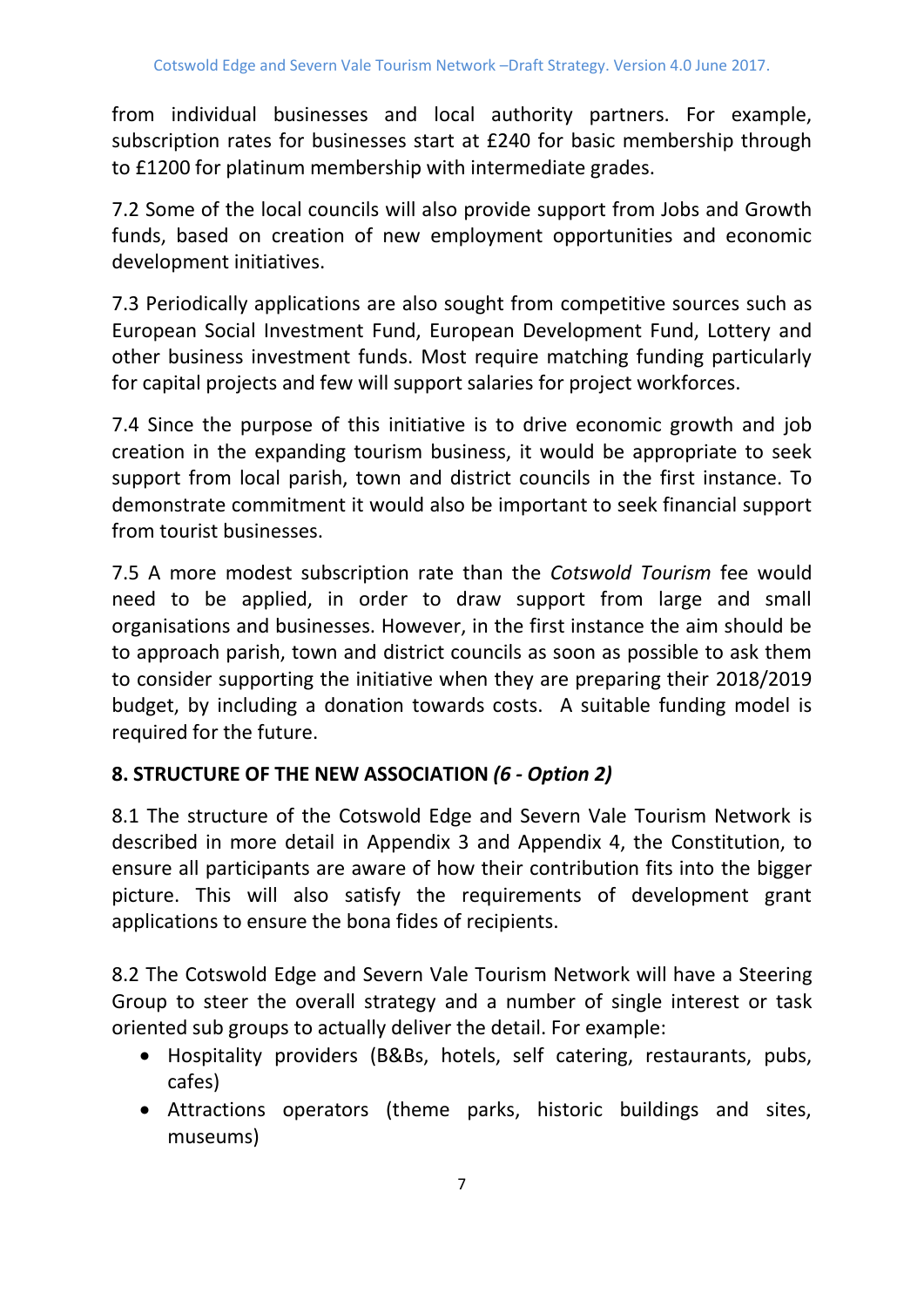- Package developers (heritage, guided tours and walks, special interest breaks)
- Promotional material and marketing
- Finance (grants, subscriptions, franchises)
- Transport networks.

# **9. OBJECTIVES**

9.1The objectives of Cotswold Edge and Severn Vale Tourism Network shall be to:

(A) Develop a Tourism Strategy and Action Plan which shall identify its role, purpose and key activities.

(B) Provide a voice for local businesses and organisations in the wider tourism forums, to work together to lobby for investment and improvements (e.g. circular hop on hop off transport links) and provide a co-ordinated response on key issues affecting tourism (e.g. Stroud Local Plan and other relevant plans/policies);

(C) Co-ordinate and drive awareness about the myriad of opportunities for visitors and promote the economic benefits of tourism;

(D) Work in partnership to develop integrated and co-ordinated packages to enhance the visitor experience extend the season and keep them here longer;

(E) Promote and support opportunities for training and high level skills development across the tourism industry to enhance the quality of the visitor experience;

(F) Provide a forum for tourism businesses to share information and expertise to drive business confidence and investment;

(G) Collect data and information to support the development of tourism in the defined area through T-Stats and other mechanisms.

(H) Invite representatives from relevant organisations, who will help to promote and advance the aims of the Network, to attend meetings.

9.2 The physical boundaries of the proposed tourism initiative should initially follow the lines suggested in the map at Appendix 1.

9.3 The key aim of this strategy is also to bring the initiative to the attention of all of the potential local partners and to this end the first priorities are:

- Cotswolds Tourism;
- Stroud District Council;
- Town and Parish Councils in the area;
- Local tourism businesses;
- Major local attraction operators.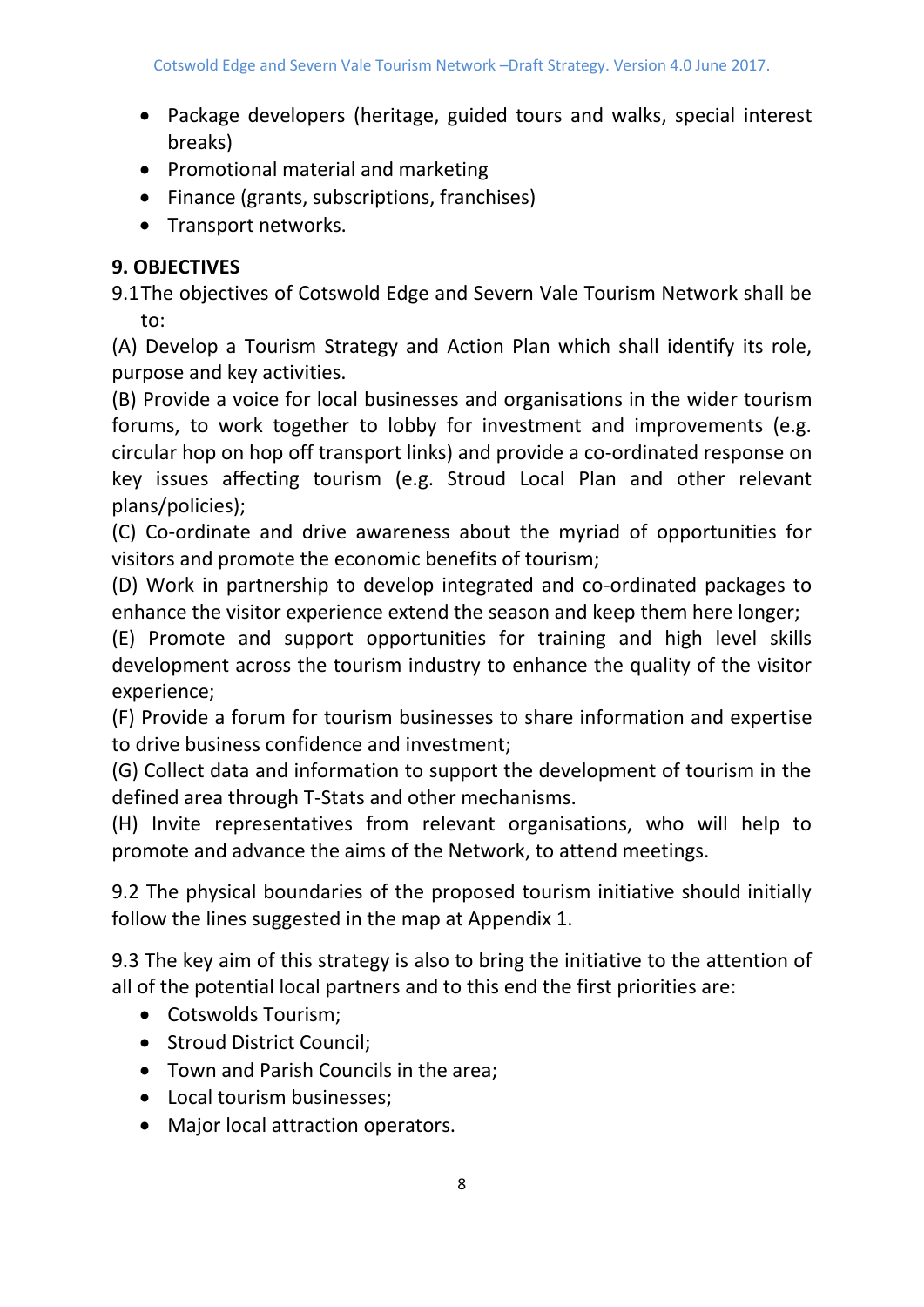19.4 An action plan to shape the first year of the new Tourism Network is set out at Appendix 5

# **10. CONCLUSION**

10.1 Tourism is perhaps the only opportunity left to support and develop the rural economy, given the continuing shrinkage of many traditional industries in the Cotswold Edge and Severn Vale area. Whilst the locality is still heavily dominated by agriculture, employment in this sector has dwindled significantly due to more efficient methods of farming. New commercial and industrial development is more and more clustering around motorway junctions for ease of access to logistics networks.

10.2 Whilst there is already a large and thriving tourism industry in the Cotswold area, it is mainly focussed on the established brand of chocolate box villages and rolling countryside in the Cotswold Area of Outstanding Natural Beauty.

There is also a large and well developed marketing structure, promoting the area globally, nationally and locally. However, the focus around the south west area of Gloucestershire is much lower than the more picturesque and scenic locations.

10.3 Critical review would seem to suggest that some of the problem lies in directing the information about what is available in our area, in a unified and structured form, which could be presented through the existing mechanisms to enhance visitor awareness of what's on offer and draw attention to the unique and different experience available in this area.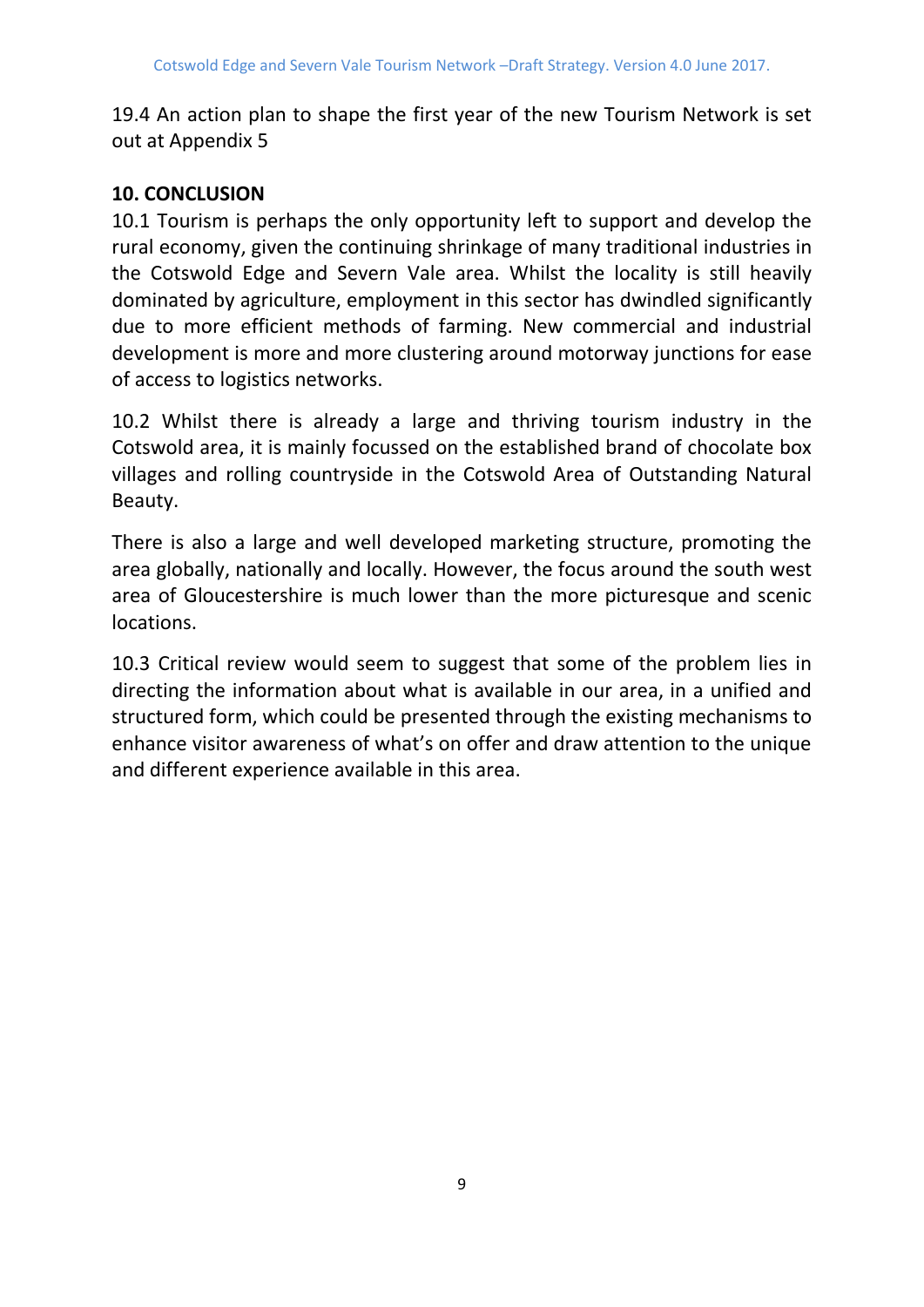

**Appendix 1** – Red line indicates agreed boundaries of Cotswold Edge and Severn Vale Tourism Networ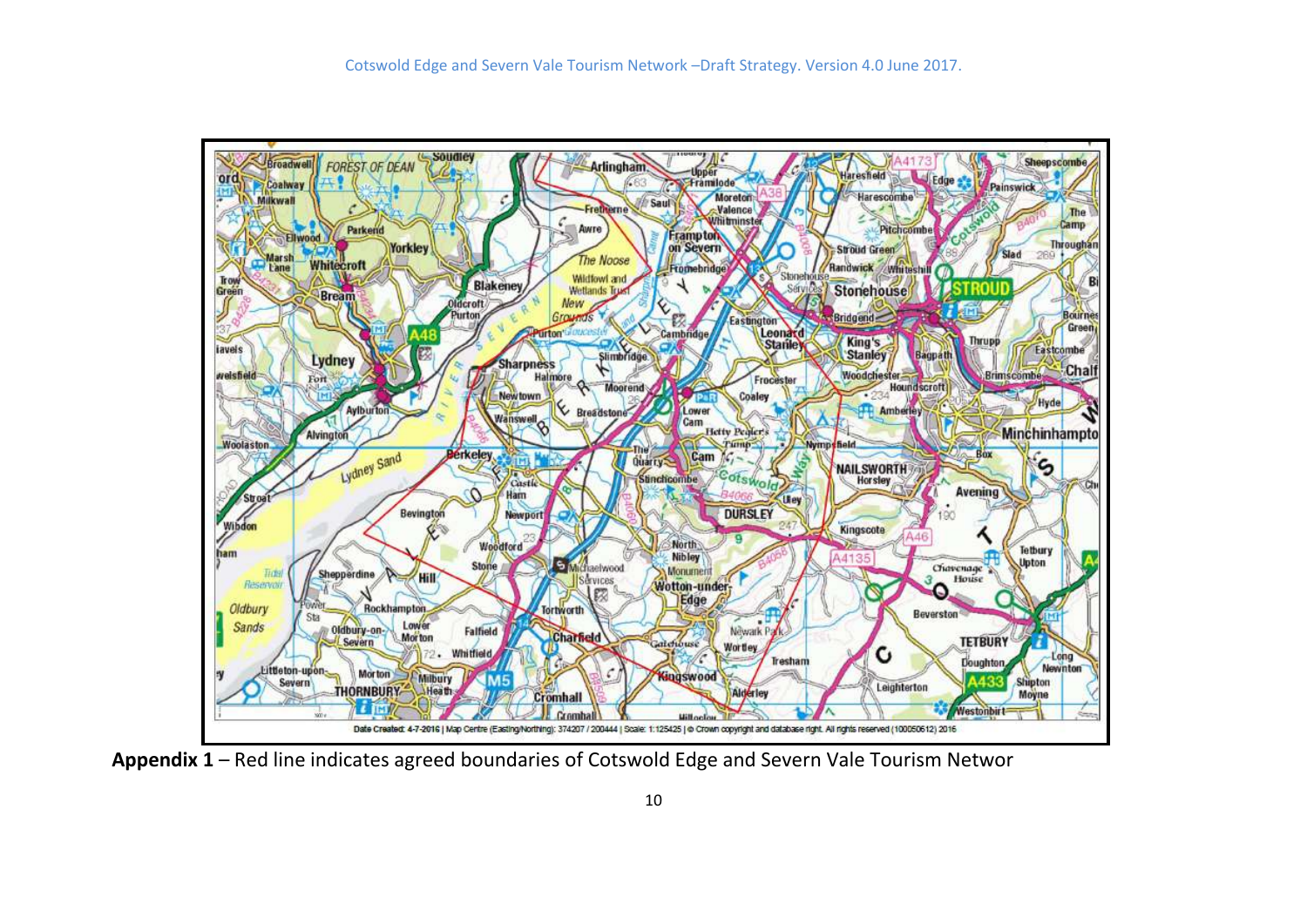### **Appendix 2 Partners and Contributors**

#### **(A)National Bodies** <https://www.visitbritain.com/gb/en><https://www.visitengland.com/>

At national level, tourism is supported by Visit England and Visit Britain. Visit England is the national tourist board and custodian of the England consumer brand and tourism strategy. Visit Britain is the national tourism agency, funded by Government to build the value of tourism to Britain, working in partnership with the tourism industry and the nations and regions of Britain to attract overseas visitors.

#### **(B)County Bodies** <http://www.gfirstlep.com/gfirst-LEP/Our-Priorities/Projects/>

In 2013, responsibility for tourism in Gloucestershire transferred from Gloucestershire County Council to GFirst - The Local Enterprise Partnership (LEP) for Gloucestershire. The LEP works in partnership with the local authorities of Cotswold, Cheltenham, Gloucester, Stroud and Tewkesbury along with the 300+ paying members from across the Cotswolds, which together are known as Cotswolds Tourism. From April 2014 the lead organisation for Cotswolds Tourism ceased to be GFirst. Day-to-day marketing, promotion and national tourism links were managed in the short term by a partnership of local authorities and the Cotswolds Conservation Board. This consortium of the five District Councils is now coordinating and implementing the Cotswold Destination Management Plan which acts as a blueprint for the future of tourism in the Cotswold area. ì

#### **(C)Stroud District Council** [http://www.visitthecotswolds.org.uk/](http://www.visitthecotswolds.org.uk/general.asp?pid=22&pgid=1070)

As well as working within the partnership described above, the *District Council* supports and promotes local tourism via its webpage, with four tourist information centres at Stroud, Nailsworth, Painswick and Wotton under Edge. The last three are run by local voluntary effort with Painswick open seasonally, April to October. The webpage has some very useful features and includes an accommodation guide, some local history information including industrial heritage, what's on calendar and guide to towns and villages.

### **(D)***Cotswolds Tourism Partnership* [http://www.cotswolds.com](http://www.cotswolds.com/partnership)

*Cotswolds Tourism* is a public-private sector partnership responsible for leading tourism development in the Cotswolds, working with tourism businesses and the local authorities across the region to promote and manage tourism to the Cotswolds in a joined up and coordinated way. Produced by *Cotswolds Tourism Partnership* and endorsed *by Visit England*, the *Cotswolds Visitor Guide* is the official destination guide for the area and is widely promoted in the UK and worldwide. *Cotswold Tourism* is funded and managed by its Members through subscriptions and the District Councils contributions.

#### **(E)Cotswolds Conservation Board** [http://www.cotswoldsaonb.org.uk](http://www.cotswoldsaonb.org.ukm/)

The Cotswolds Conservation Board is an independent statutory body that works to conserve and enhance the natural beauty of the Cotswolds AONB, to increase understanding and enjoyment of its special qualities, and to foster the social and economic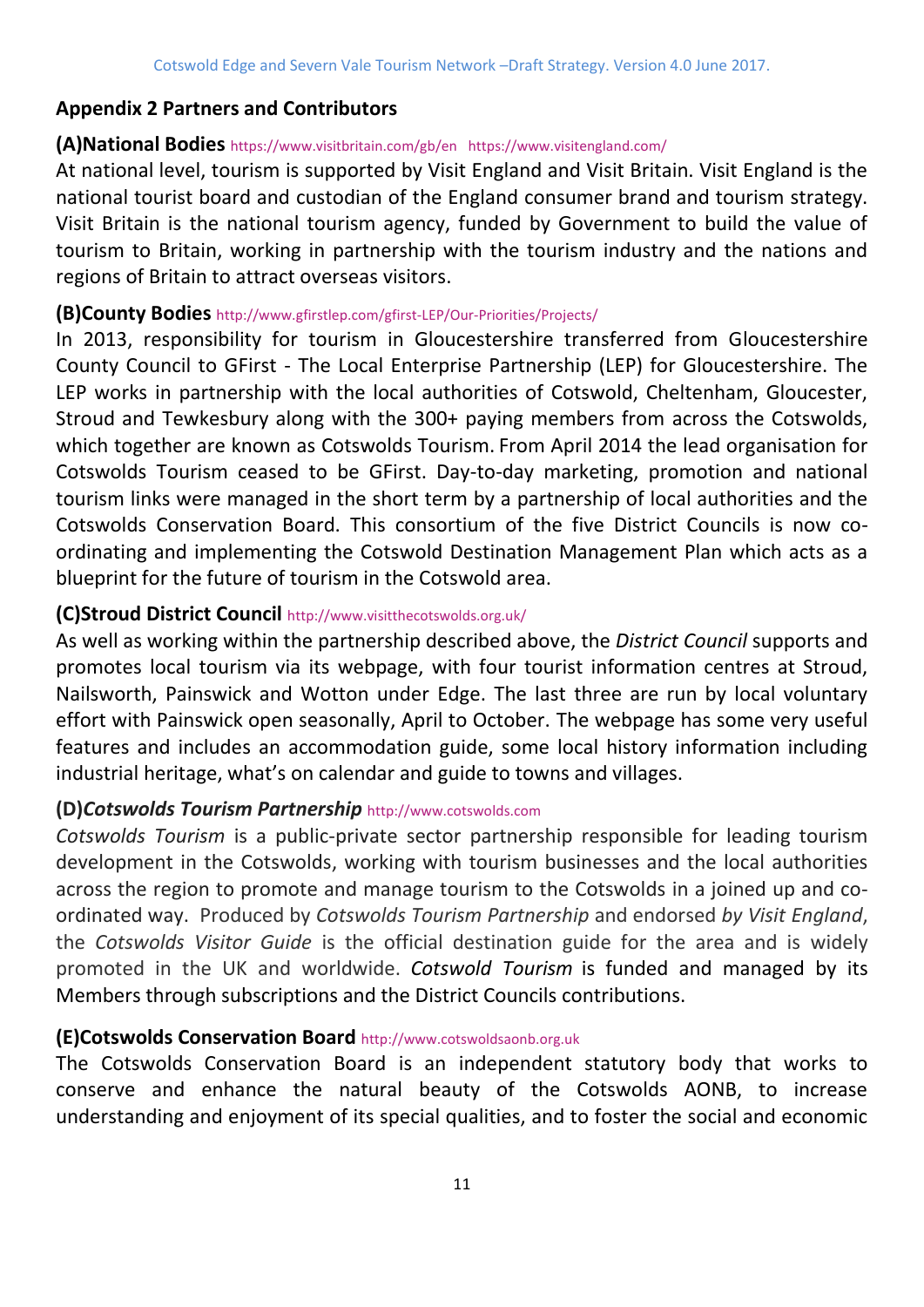well-being of local communities. The board provides information and maps aimed at visitors. It also provides grant funding opportunities.

### **(F)Cotswolds Information** <http://www.cotswolds.info/>

This website is an extensive resource for the **whole** of the Cotswold region formed by the associated six English counties of Worcestershire, Gloucestershire, Wiltshire, Oxfordshire, Warwickshire and Bath & North East Somerset.

### **(F)Glide Media** <http://www.glidemedia.co.uk/>

*Glide Media* helps local leisure, tourism, theatre and event organisations reach more people by maximising the impact of their printed material. Leaflet marketing is an essential tool to spread word of attractions or organisations and *Glide Media* provide a strategic, leaflet distribution service.

### **(G)Tourism Growth** <https://tourismgrowth.co.uk/>

*Tourism Growth* specialises in [working in partnership](https://tourismgrowth.co.uk/partners/) with others to help tourism businesses locally, regionally and nationally to improve performance, build profits for reinvestment and grow successfully. They run open [training courses, workshops and seminars](https://tourismgrowth.co.uk/training-courses-events/) at venues right around the country – from coastal resorts and rural towns to the big cities, providing training programmes specifically developed to meet the needs of the owners, directors and managers of tourism businesses in the UK.

### **(G)LANTRA** [www.lantra.co.uk/](../../AppData/Local/Microsoft/Windows/Helen/AppData/Local/Microsoft/Windows/INetCache/Content.Outlook/ZKPAWNXO/www.lantra.co.uk/)

*Lantra* is the UK's sector skills council for land-based and environmental industries and is committed to helping businesses in rural areas access the training, qualifications, skills and knowledge they need. *Tourism Growth* began [working in partnership](https://tourismgrowth.co.uk/about/working-in-partnership/) with Lantra in 2013, with the plan to deliver a series of training courses for independent tourism businesses in rural areas across England.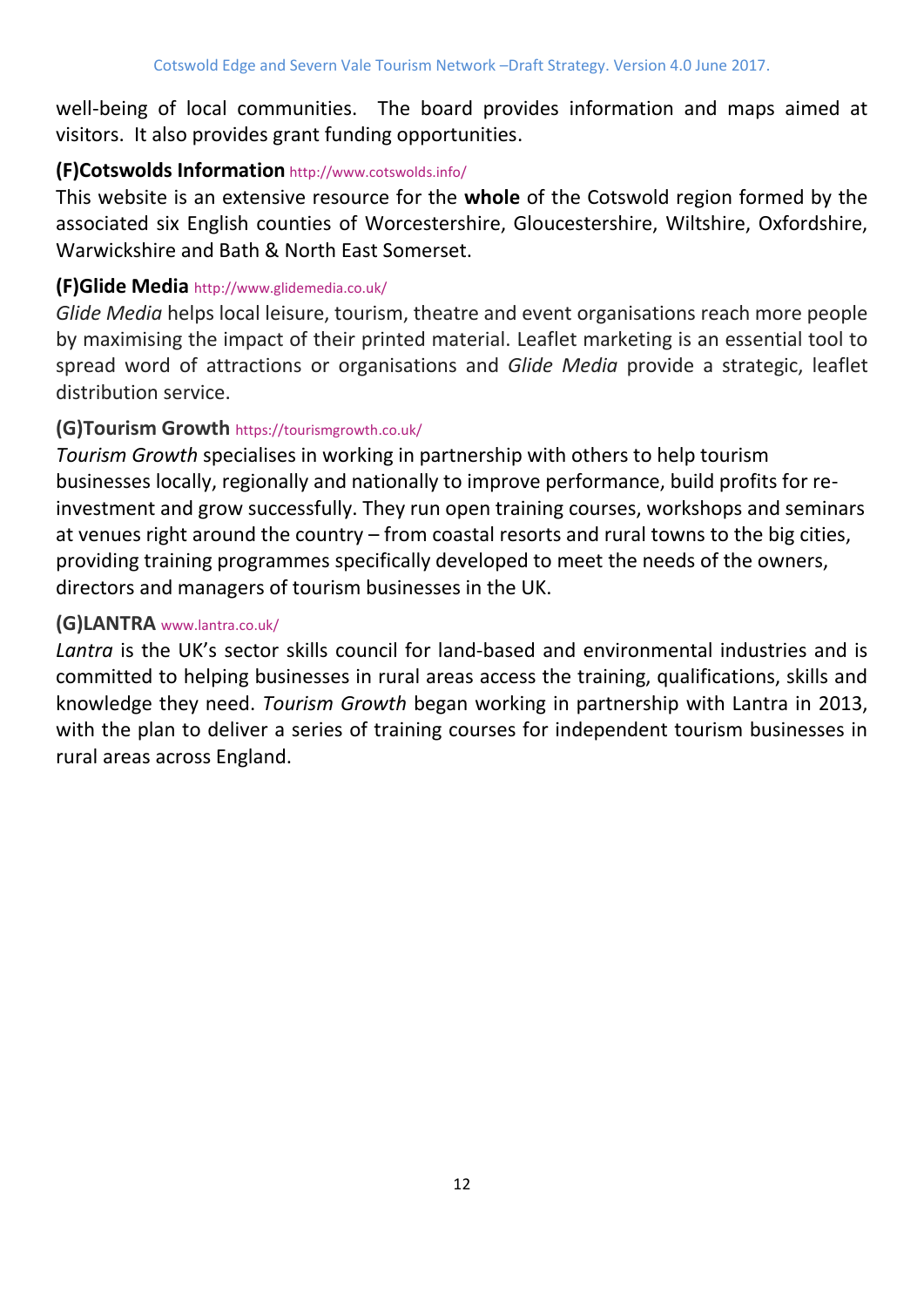### **Appendix 3 Structure of the Cotswold Edge & Severn Vale Tourism Network**

#### **Structure**

#### **Tourism Network**

(to act as a 'Forum' & work with existing mechanisms; draw information together & gain commitment; hold meetings quarterly)

#### **Network Steering Group**

(to be representative of & answerable to the Network; put vision & action plan in place & steer overall Strategy; meet regularly (monthly to start)

### **Interest Groups**

(In all areas to feed into Strategy & action plan; to help package info)

#### **Key Documents**

**The Strategy** (strategic overview / vision / objectives)

**Action Plan Table** (actions clearly linked to objectives, created by Network & Interest Groups,  $1yr - 3yr$  or  $1yr - 5yr$ )

The **Constitution** outlines the aims and objectives of the Network, its membership and how it operates.

# **Fitting into the Bigger Picture**

The Network strives to closely align strategic objectives with that of local, district, county, regional and national plans/groups.

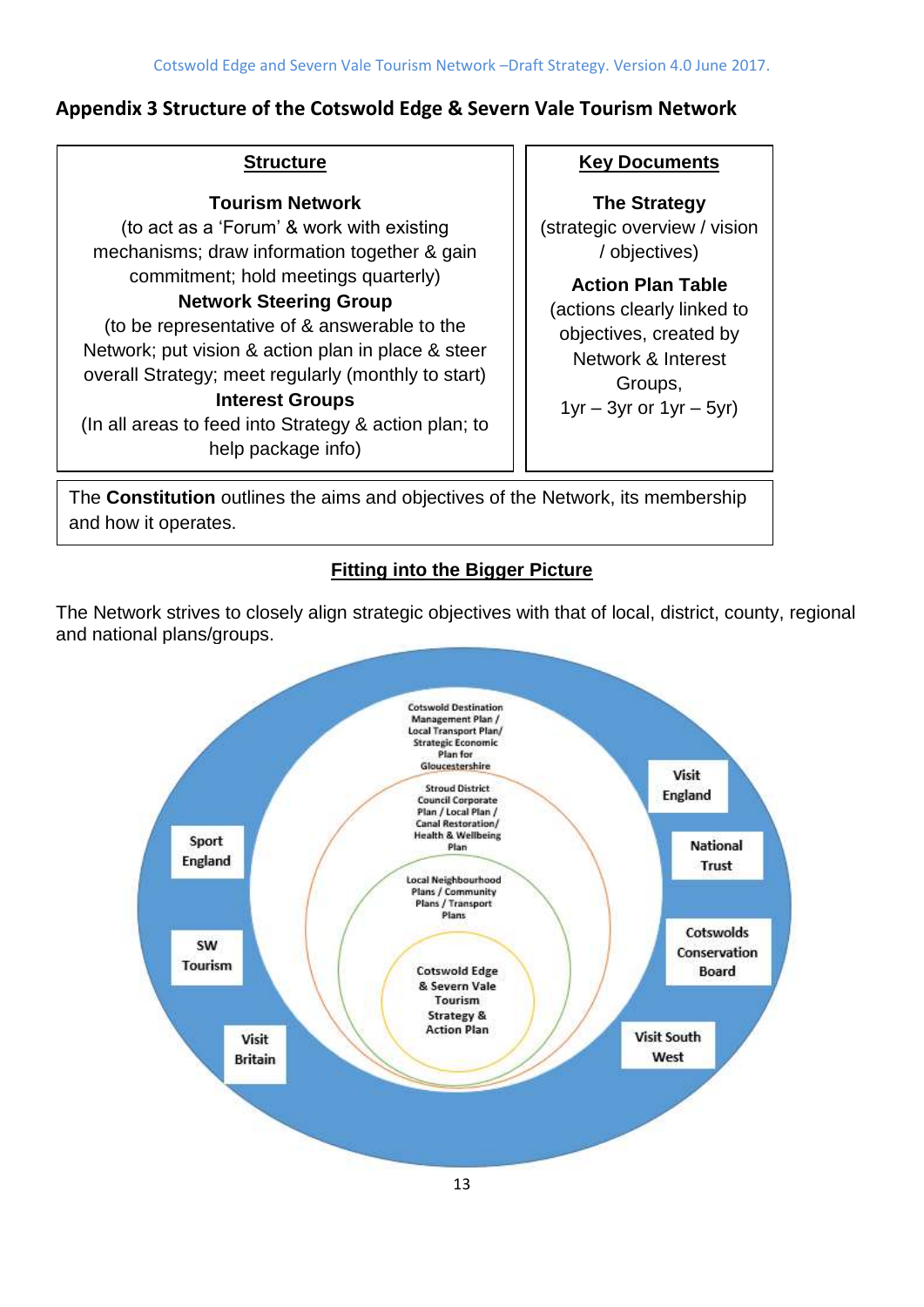### **Appendix 4 Cotswold Edge & Severn Vale Tourism Network Constitution**

#### **Network Aims**

- 1. To provide a focus for all tourism related organisations in the defined area (see attached map).
- 2. To create a specific marketable tourism product for the area with joined up support and reach to new markets.
- 3. To broaden the range of opportunities for tourist businesses to attract more visitors to the area and extend both the visitor season and the category of visitor (with special focus on export potential of incoming foreign currency).

#### **Network Objectives**

- A. To develop a Tourism Strategy and Action Plan which shall identify its role, purpose and key activities.
- B. To provide a voice for local businesses and organisations in the wider tourism forums, to work together to lobby for investment and improvements (e.g. circular hop on hop off transport links) and provide a co-ordinated response on key issues affecting tourism (e.g. Stroud Local Plan and other relevant plans/policies).
- C. To co-ordinate and drive awareness about the myriad of opportunities for visitors and promote the economic benefits of tourism.
- D. To work in partnership to develop integrated and co-ordinated packages to enhance the visitor experience, extend the season and keep them here longer.
- E. To promote and support opportunities for training and high level skills development across the tourism industry to enhance the quality of the visitor experience.
- F. To provide a forum for tourism businesses to share information and expertise to drive business confidence and investment.
- G. To collect data and information to support the development of tourism in the defined area through T-Stats and other mechanisms.
- H. To invite representatives from relevant organisations, who will help to promote and advance the aims of the Network, to attend meetings.

#### **Network Membership**

- The Network is an informal structure, organised by the host organisation, Dursley Town Council, which provides admin and support to arrange meetings.
- It is open to any individual or organisation with an interest in tourism, based in or operating in the defined geographical area outlined in the attached map.
- Each organisation may send up to 2 representatives to meetings.
- All members shall have equal voting rights and a quorum shall be 12 members.
- The Network will appoint a Chairman from amongst its members and may appoint a Vice Chairman as required. The role of the Chairman will be to oversee and chair meetings, define the agenda and ensure actions are followed up as necessary.
- The Network Steering Group, shall have a minimum of 7 members, including the Chairman, who shall be broadly representative of the overall membership of the Tourism Network. The group will review its membership from time to time.
- All members of the Network Steering Group shall have equal voting rights and a quorum shall be 3 members.
- The Network Steering Group will coordinate activities to progress the Strategy and Action Plan and establish sub groups to undertake specific projects (such as gathering and collating information from Members and other organisations).
- The host organisation arrangements will be reviewed after 6 months.
- All members commit to working together on the Tourism Strategy, its aims and objectives.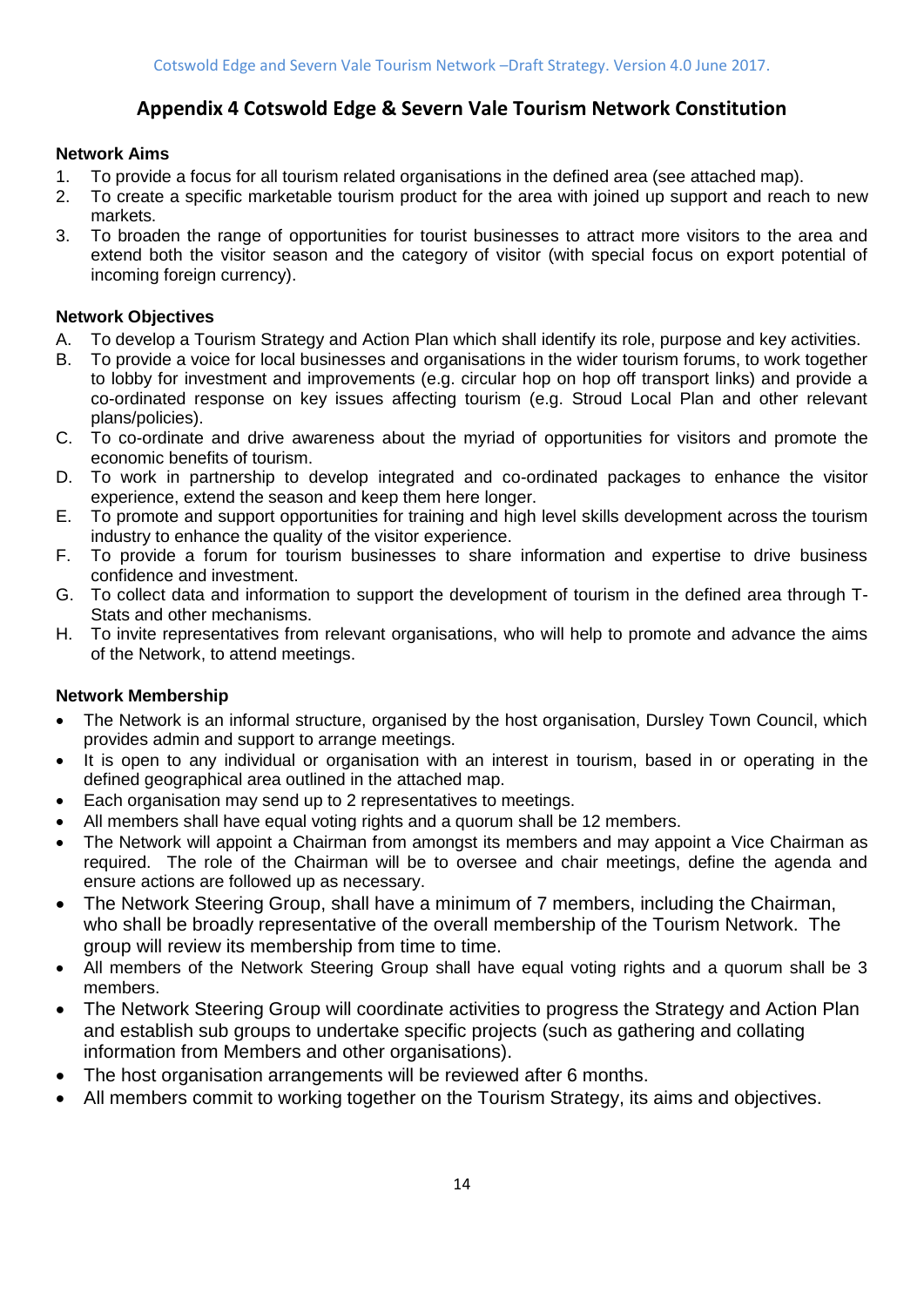#### **Network Meetings**

- The Network will meet **4** times a year, although additional meetings may be called to consider urgent agenda items.
- The Network Steering Group and any sub groups reporting directly to it, will meet as and when required.
- The host organisation will prepare for and notify members of each meeting and will report back in the form of minutes and reports.
- Venues for meetings will be provided by Network members wherever possible.
- Decisions of all of these groups shall be agreed by a simple majority of those present.
- The Network Steering Group will present a report on progress at each Network meeting.

Appendix 1 – Map of Cotswold Edge and Severn Vale Tourism Network boundaries

Appendix 2 - Membership – Name of organisations and representatives at first Network meeting when Constitution agreed: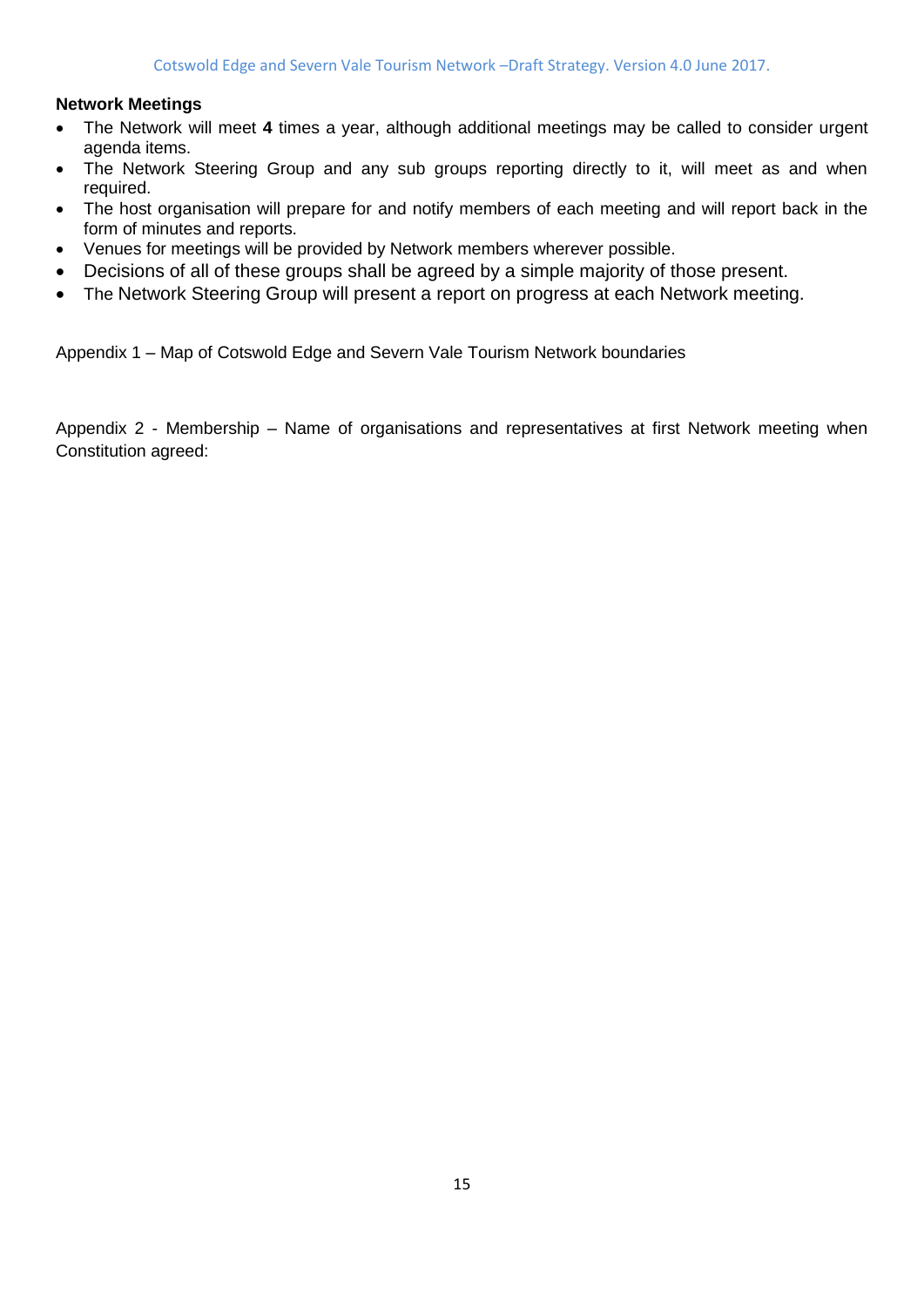# **Appendix 5 – Draft Action Plan 2017/18**

| <b>Activity</b>                                                                 | <b>Responsibility</b>                                 | <b>Start Date</b> | <b>Completio</b> | <b>Resource</b>            | <b>Comments</b>                                 |
|---------------------------------------------------------------------------------|-------------------------------------------------------|-------------------|------------------|----------------------------|-------------------------------------------------|
|                                                                                 |                                                       |                   | n Date           | <b>Implications</b>        |                                                 |
| <b>PHASE 1</b>                                                                  |                                                       |                   |                  |                            |                                                 |
| <b>Establish Steering Group</b>                                                 | <b>Tourism Network</b>                                | 15 Feb 17         |                  | Volunteer time             | Network Meeting, 30 Jan 17 minutes item 6a.     |
| <b>Establish Interest Groups</b>                                                | <b>Tourism Network</b>                                | 30 Jan 17         |                  | Volunteer time             | More volunteers required.                       |
| <b>Agree Strategy</b>                                                           | <b>Tourism Network</b>                                | <b>July 2017</b>  |                  | Volunteer time             |                                                 |
| <b>Agree Constitution</b>                                                       | <b>Tourism Network</b>                                | <b>July 2017</b>  |                  | Volunteer time             |                                                 |
| Share Strategy with organisations<br>listed at 9.3 above                        | <b>Steering Group</b>                                 |                   |                  | Volunteer time             |                                                 |
| Interest Groups to contact town<br>and parish councils to complete<br>templates | <b>Steering Group &amp;</b><br><b>Interest Groups</b> |                   |                  | Volunteer/<br>Council time | Started - work ongoing                          |
| Issue media and press releases                                                  | <b>Steering Group</b>                                 |                   |                  | Volunteer time             |                                                 |
| Completion and return of<br>information templates                               | Parishes                                              |                   |                  | Volunteer time             | Completed so far - Dursley, Wotton, Cam, Hinton |
| Interest Groups review returns<br>and collate                                   | <b>Interest Groups</b>                                |                   |                  | Volunteer time             |                                                 |
| Establish channels for feeding                                                  | Steering Group &                                      | June 2017         |                  | Volunteer /                | Short term solution set up via                  |
| collated information from interest                                              | <b>Interest Groups</b>                                |                   |                  | Council time               | www.dursleytowncouncil.gov.uk                   |
| groups to partners                                                              |                                                       |                   |                  |                            |                                                 |
| Hold meeting with:                                                              |                                                       |                   |                  |                            |                                                 |
| <b>Cotswold Tourism;</b>                                                        |                                                       |                   |                  | Volunteer time             |                                                 |
| <b>Stroud District Council;</b>                                                 |                                                       |                   |                  | Volunteer time             |                                                 |
| Town and Parish Councils in the                                                 |                                                       |                   |                  | Volunteer time/            |                                                 |
| area;                                                                           |                                                       |                   |                  | meeting room               |                                                 |